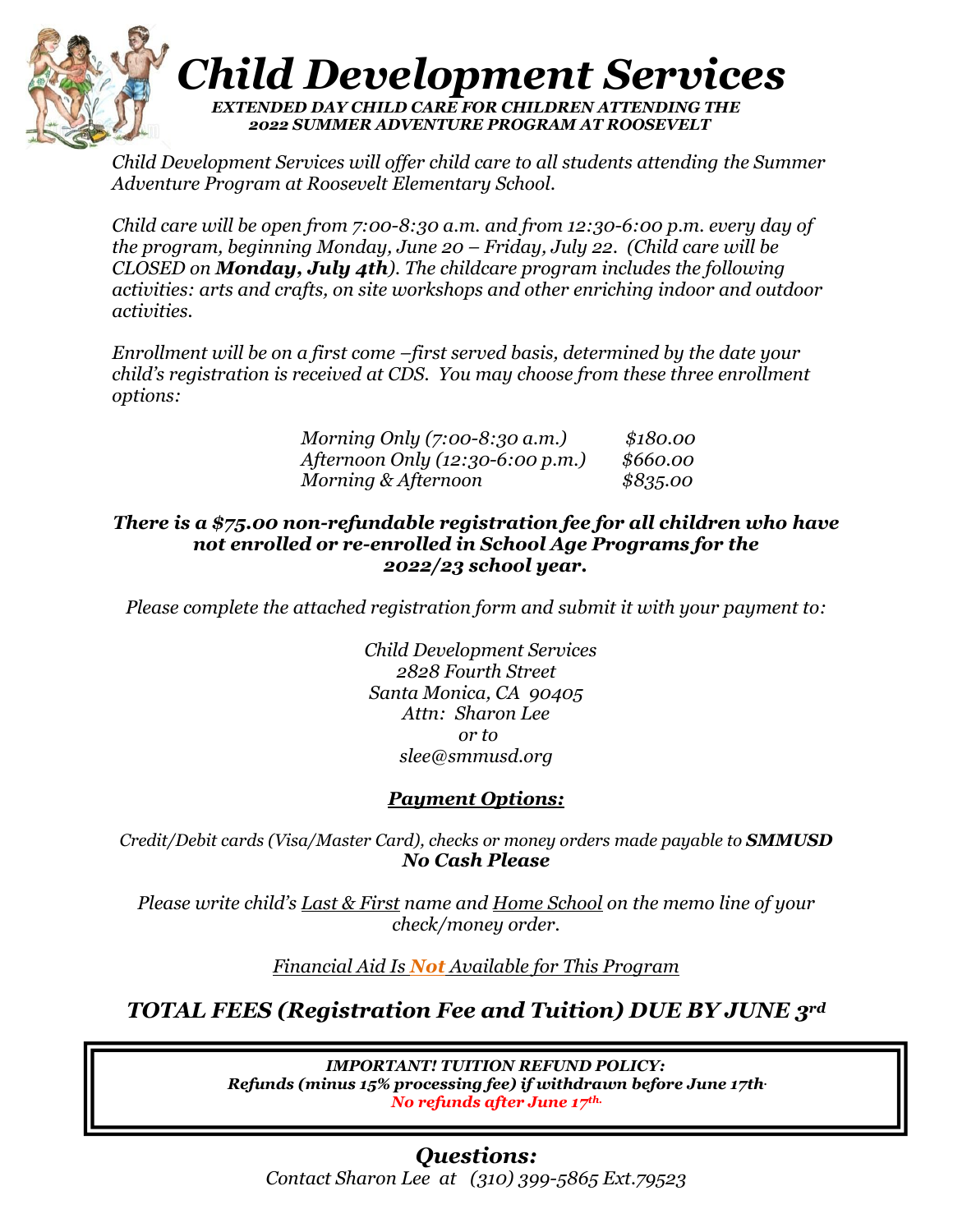# **Extended Day Child Care Registration 2022 Summer Adventure Program at Roosevelt**

#### **Enrollment Options**

|                                | Morning Only (7:00am-8:30 a.m.)     | \$180.00 |
|--------------------------------|-------------------------------------|----------|
|                                | Afternoon Only (12:30pm- 6:00 p.m.) | \$660.00 |
| <b>Morning &amp; Afternoon</b> |                                     | \$835.00 |



#### **Fill in amounts below:**

**Amount for program selected \$\_\_\_\_\_\_\_\_ + Registration Fee(if applicable) \$\_\_\_\_\_\_\_ = Total Amount Enclosed \$\_\_\_\_\_\_\_** 

| <b>Participant (Child's) Last, First Name</b> | <b>Home School</b> | <b>Grade in 2022/23</b> |
|-----------------------------------------------|--------------------|-------------------------|
|                                               |                    |                         |
| <b>Address</b>                                | <b>City</b>        | Zip                     |
|                                               |                    |                         |

| <b>Parent One Name</b> | <b>Parent Two Name</b> |  |
|------------------------|------------------------|--|
| <b>Home Phone</b>      | <b>Home Phone</b>      |  |
| <b>Cell Phone</b>      | <b>Cell Phone</b>      |  |
| Email                  | <b>Email</b>           |  |

| <b>Child Doctor Name and Phone</b>       |  |
|------------------------------------------|--|
| <b>Child Dentist Name and Phone</b>      |  |
| Please list any allergies or medications |  |

If neither parent can be reached, we will ONLY release your child to the following LOCAL people:

|                  | <b>Name</b> | Relationship | <b>Address</b> | <b>Phone</b> |
|------------------|-------------|--------------|----------------|--------------|
| . .              |             |              |                |              |
| ∠.               |             |              |                |              |
| $\mathfrak{I}$ . |             |              |                |              |

#### **Field Trip and Permission**

The Extended Summer Day Care Program may include walking field trips. Dates and times of departure/return, will be posted.

I understand that my child is to accept all rules and requirements governing conduct during each field trip or excursion. Pursuant to provisions of Education Code 35330, I hereby release the Santa Monica-Malibu Unified School District from all liability arising out of or in connection with the Extended Day Care Summer Program.

I give permission for the same state in any field trips including walking trips for the Extended Day Summer Program. In the event of an emergency, if I cannot be reached, I hereby give my consent for \_\_\_\_\_\_\_\_\_\_\_\_\_\_\_\_\_\_\_\_\_\_\_\_\_ to be transported to an emergency facility to receive attention from a physician or dentist.

\_\_\_\_\_\_\_\_\_\_\_\_\_\_\_\_\_\_\_\_\_\_\_\_\_\_\_\_\_\_\_\_\_\_\_\_\_ \_\_\_\_\_\_\_\_\_\_\_\_\_\_\_\_\_\_\_\_\_\_\_\_